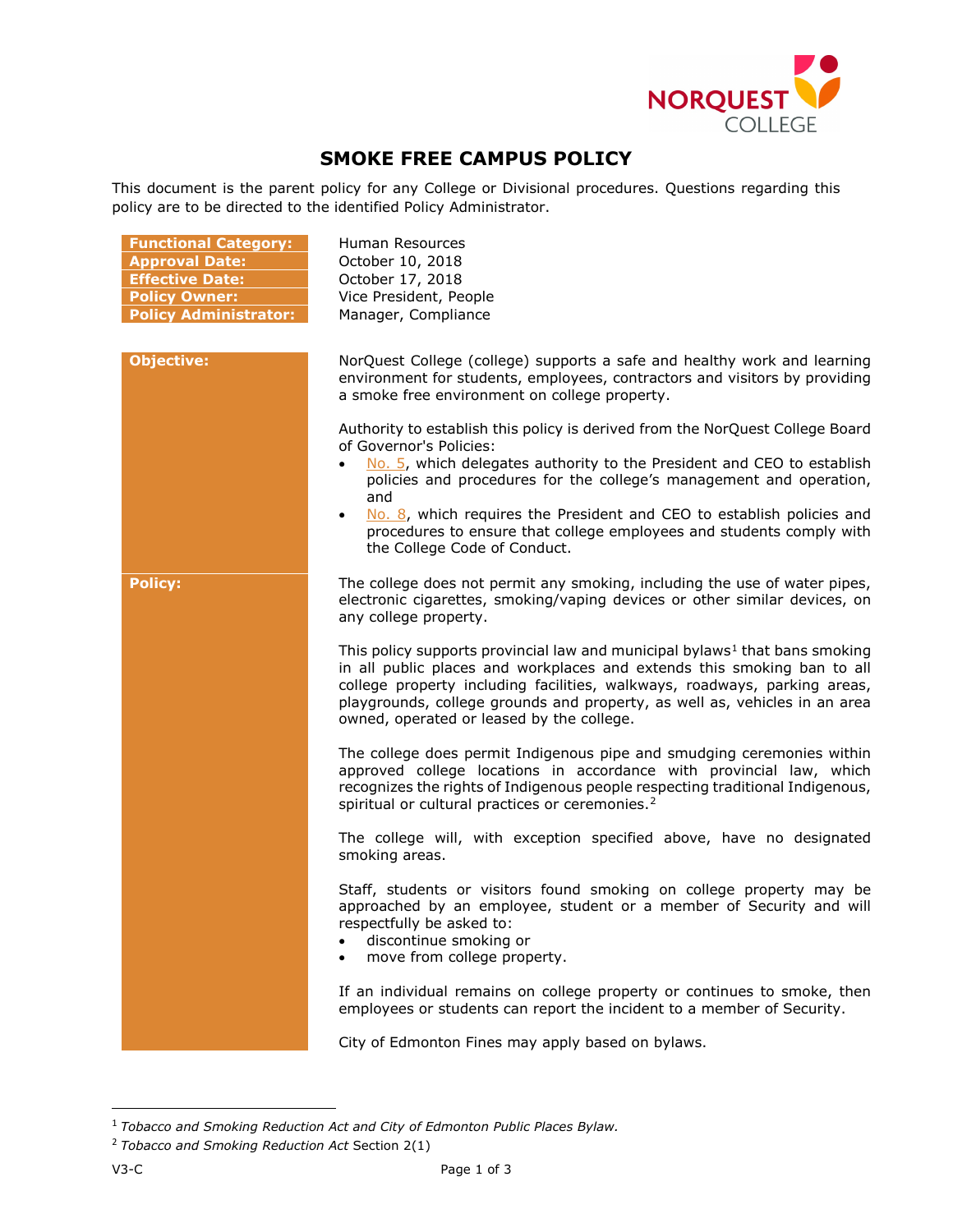

| Individuals, including visitors, who smoke on college property or who smoke |
|-----------------------------------------------------------------------------|
| within 10 metres of a doorway, window, air intake, or a playground may be   |
| fined in accordance with relevant bylaws and/or legislation.                |

All employees, students and visitors to the college are responsible for adhering to this policy. Employees and students who smoke on college property are also subject to disciplinary action in accordance with either the Code of Conduct Policy (for employees) or the Non-Academic Misconduct Procedure (for students).

Smoking cessation support may be available through the Employee Assistance Program (EAP).

Any medical accommodations, including the use of cannabis, fall under the current Duty to Accommodate Students with Disabilities Procedure, the Fit for Duty Policy, and People accommodation process. Medicinal cannabis users are permitted to smoke/vape cannabis in the same places as provided in the [City of Edmonton Public Places Bylaw no.14614](https://www.edmonton.ca/city_government/bylaws/bylaws-p.aspx) and the *[Tobacco](http://www.qp.alberta.ca/1266.cfm?page=T03P8.cfm&leg_type=Acts&isbncln=9780779748303) and Smoking [Reduction Act](http://www.qp.alberta.ca/1266.cfm?page=T03P8.cfm&leg_type=Acts&isbncln=9780779748303)*.

**Definitions: College Buildings**: means any building owned or leased by NorQuest College including buildings in our regional sites.

> **Electronic cigarettes or other similar battery operated devices:**  means e-cigarettes, vaporizer cigarettes and other battery operated devices used to heat a substance which produces any vaporized emission.

> **Employee:** includes a person who is engaged by NorQuest College to perform a service in accordance with existing terms and conditions of employment, employment contracts or collective agreements.

> **Smoke or Smoking:** means to smoke, hold or otherwise have control over a lit or heated tobacco product<sup>[3](#page-1-0)</sup> For clarification this includes cannabis.

> **Workplace:** means all or any part of a building, structure or other enclosed area in which employees perform the duties of their employment, whether or not members of the public have access to the building, structure or area as of right or by express or implied invitation, and includes reception areas, corridors, lobbies, stairwells, elevators, escalators, eating areas, washrooms, lounges, storage areas, laundry rooms, enclosed parking garages and work vehicles. $3$  For clarification this includes any mobile equipment in an area owned, operated or leased by the college used by a worker in an occupation.

- **Related NorQuest Related NorQuest Conduct Policy Conduct Policy College Information:** Conduct Policy **Related External Information:**
	-
	- [Fit for Duty](https://www.norquest.ca/about-us/policies-procedures/human-resources/fit-for-duty-policy.aspx) Policy
	- [Non-Academic Misconduct Procedure](https://www.norquest.ca/about-us/policies-procedures/academic/student-judicial-affairs-policy/non-academic-misconduct-procedure.aspx)
	- [City of Edmonton Public Places Bylaw no.14614](https://www.edmonton.ca/city_government/bylaws/bylaws-p.aspx)
	- *[Occupational Health and Safety Act](http://www.qp.alberta.ca/documents/Acts/O02P1.pdf)*
	- *[Occupational Health and Safety Code](http://www.qp.alberta.ca/documents/OHS/OHS.pdf)*
	- *[Occupational Health and Safety Regulation](http://www.qp.alberta.ca/documents/Regs/2003_062.pdf)*
	- *[Tobacco and Smoking Reduction Act](http://www.qp.alberta.ca/1266.cfm?page=T03P8.cfm&leg_type=Acts&isbncln=9780779748303)*
	- *[Tobacco and Smoking Reduction Regulation](http://www.qp.alberta.ca/1266.cfm?page=2007_240.cfm&leg_type=Regs&isbncln=9780779775927)*

**Next Review Date:** October 2022

<span id="page-1-0"></span>3 *Tobacco and Smoking Reduction Act* Section 1(i)